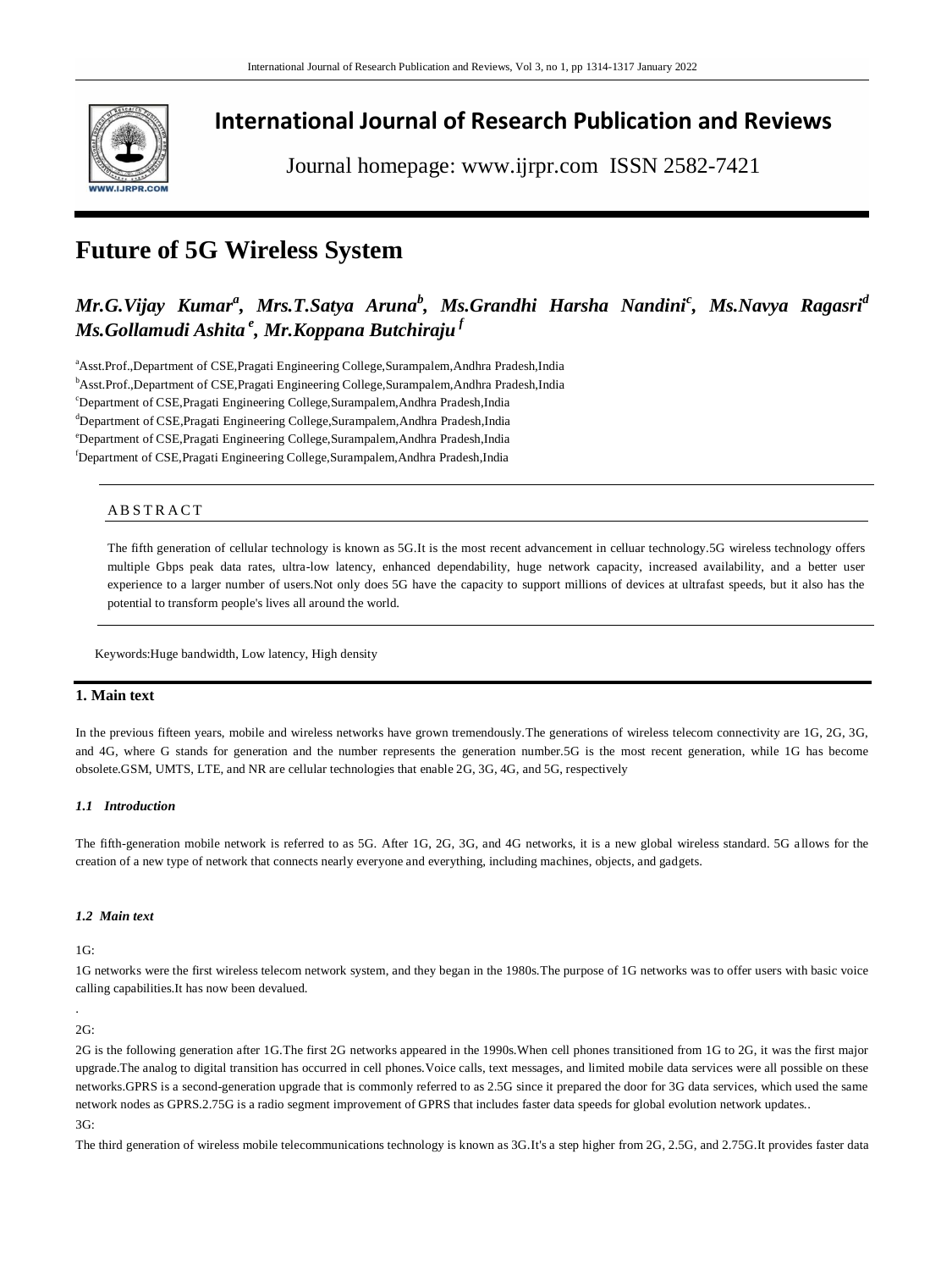transport as well as improved voice quality.

This network is built on a set of mobile device and mobile telecommunications standards.

 $4G<sup>2</sup>$ 

The fourth generation of mobile networks is known as 4G.It will be released in late 2009.It is made possible by a technology known as LTE (Long Term Evolution).Wireless customers can stream high-definition video and audio at 4G download speeds.

#### 5G:

In the previous fifteen years, mobile and wireless networks have grown tremendously.

#### **Result**

Mobile and wireless networks have made tremendous growth in the last fifteen years.1G,2G,3G,4G are the generations of wireless telecom connectivity where G stands for generation and the number denotes the generation number.5G is the latest generation where as 1G is now obsolete.The cellular technologies GSM,UMTS,LTE,and NR enable 2G,3G,4G and 5G respectively.

## **2. Uses of 5G**

#### **2.1 How does 5G work**

5G is similar to 4G, however it uses higher radio frequencies that are less crowded. This enables it to transport more data at a much faster rate. Millimeter waves are the higher frequency bands (mmwaves). Regulators have opened them available for licensing after they were previously unlicensed. Because the necessary equipment was both unavailable and expensive, they had mostly gone unnoticed by the general population

#### **2.1.1 5G id driving global growth:**

- \$13.1 Trillion dollars of global economic output
- \$22.8 Million new jobs created
- \$265B global 5G CAPEX and R&D annually over the next 15 years

We discovered that 5G's full economic impact will likely be realized across the globe by 2035, supporting a wide range of businesses and potentially enabling up to \$13.1 trillion in products and services, according to a groundbreaking 5G Economy study.This is a far more significant influence than earlier network generations. The new 5G network's development requirements are also extending beyond traditional mobile networking companies to industries like the automotive industry.According to the report, the 5G value chain (which includes OEMs, operators, content creators, app developers, and consumers) may support up to 22.8 million employment, which is more than one job for every person in Beijing. Many emergent and new applications will continue to be defined in the future. Only time will tell how significant the "5G effect" on the economy will be.

#### **2.1.2 5G Change Everything:**

.

It will also provide a number of remote applications, with experiments with the NHS to remotely monitor critical changes in a patient's health already underway. LG and Doosan have also used this remote functionality to control an excavator on another continent.

Artificial intelligence and holographic technologies are also being tried with 5G, and the world's first 5G television is in the works. Other uses for the new networks in the entertainment industry include providing coverage at festivals and sporting events.

Transportation will be transformed as well, with improvements in linked cars and the introduction of self-driving vehicles (you can find out more about 5G and transport below).

Other innovative applications of the technology include the building of super smart factories that promise increased safety, more efficient manufacturing methods, and cost savings for both producers and customers (you can find out more about 5G and smart factories below).

These are just a few instances of how 5G could transform everything from everyday life to transportation, entertainment, and business and manufacturing. **2.1.25G Network:**

5G technology can'slice' a physical network into several virtual networks. Operators will be able to supply the appropriate network slice based on how it is being used, allowing them to better manage their networks. This means that, depending on the importance of the task, an operator will be able to choose varying slice capacities. Simpler devices might be segregated from more complex and demanding applications, such as managing driverless vehicles, while a single user streaming a video would use a different slice of a corporation.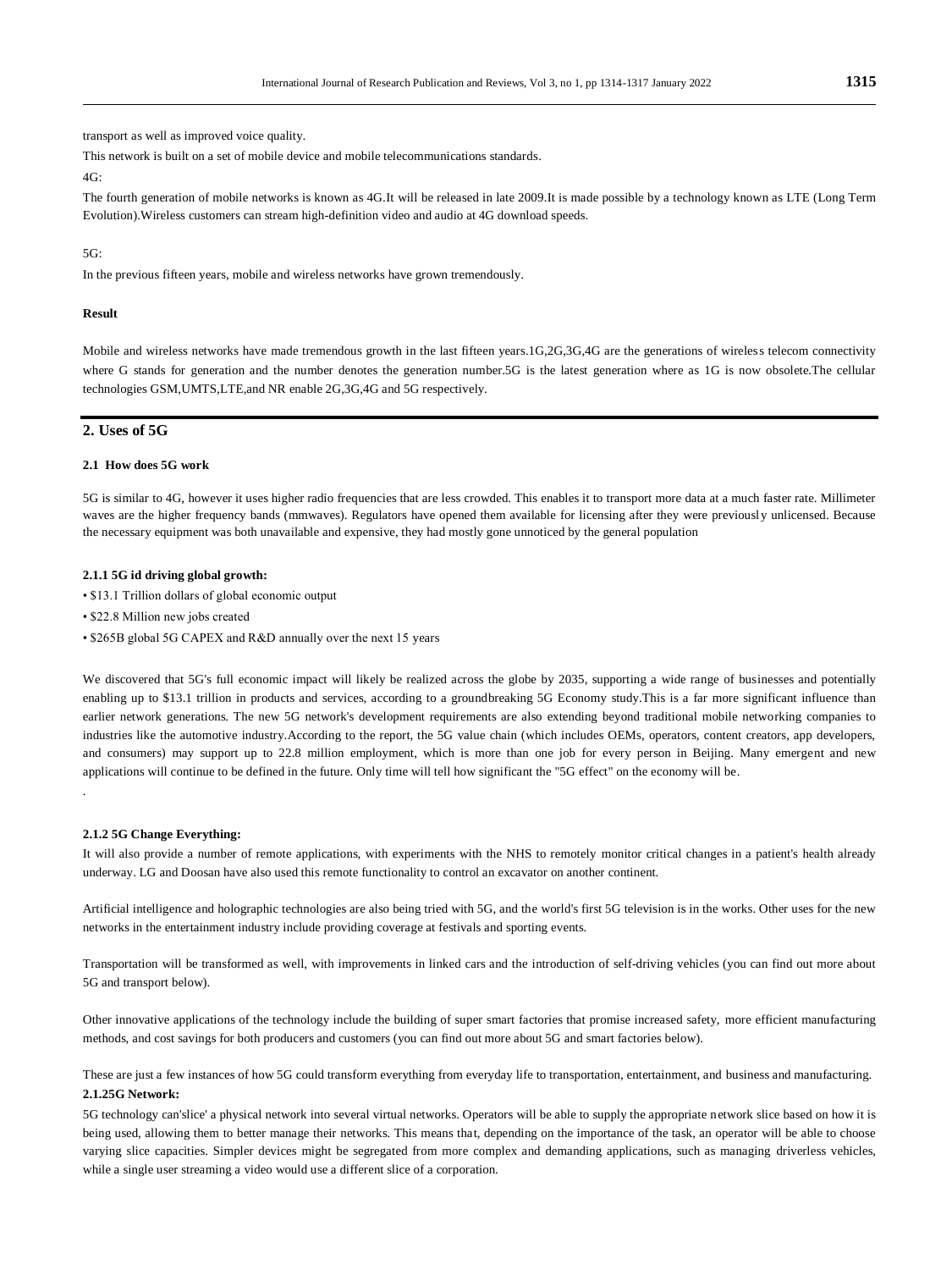

**Fig 1: -5G Network**

#### **2.1.25G Help in Transport:**

There will undoubtedly be aerospace applications, such as improved data sharing between owners, managing ancillary systems on aircraft, bolstering safety and maintenance operations, processing data streams in near real time, and, of course, providing improved in-flight entertainment and WiFi service to passengers, while also gathering information about passengers to improve customer experience.

However, with the evolution of the connected and driverless car, 5G might be a true game-changer in the automotive industry. The connected automobile, which is not to be confused with self-driving cars, is one that has Internet connection and, in many cases, a wireless local area network. The linked car has been in use for a while, with electronic systems in place to assist driving via ABS and power steering, regulate functions su ch as windscreen wipers and lighting, and handle entertainment and communications systems. Advanced driver aid technologies, such as adaptive cruise control or parking assistance, GPS telematics, vehicle monitoring, and hands-free phoning, have all become more prevalent in recent years.

All of these systems must be able to interact in real time, and today's high-end automobiles currently exchange thousands of messages through roughly 70 electronic control units. Airbag deployment, for example, is significantly more vital than the air conditioning in a vehicle at the time of an accident, hence these networks have varied transmission speeds based on the criticality of the data. Fig. 2: 5G transport



**Fig 2: -Transport of 5G**

#### **2.2 5G and Smart Factories:**

According to a white paper issued by HMS Labs, 5G will revolutionize factory floor production operations. It is expected that the technology would lead to safer, more efficient, and flexible manufacturing systems.

This new smart factory model will allow for more automation, which should not only save costs but also enhance product quality by removing the possibility of human error. These smart factories will also be able to provide flexibility when it comes to personalised products, allowing them to satisfy demand swiftly, efficiently, and cost-effectively. All of this, according to the white paper, will be made possible by 5G's stability, scalability, and performance.

Wireless technology and machine-to-machine connectivity will enable 5G to automate logistics, material handling, and factory automation. Everything from material supplies through production and warehousing to the delivery of final products could be controlled and monitored remotely, thanks to this connection and the improved automation provided by 5G. "The only area not suitable for 5G within industrial production is motion control with submillisecond cycle time needs," according to HMS' white paper, "the only area not suitable for 5G within industrial production is motion control with submillisecond cycle time requirements." 5G Smart Factories (Figure 3)